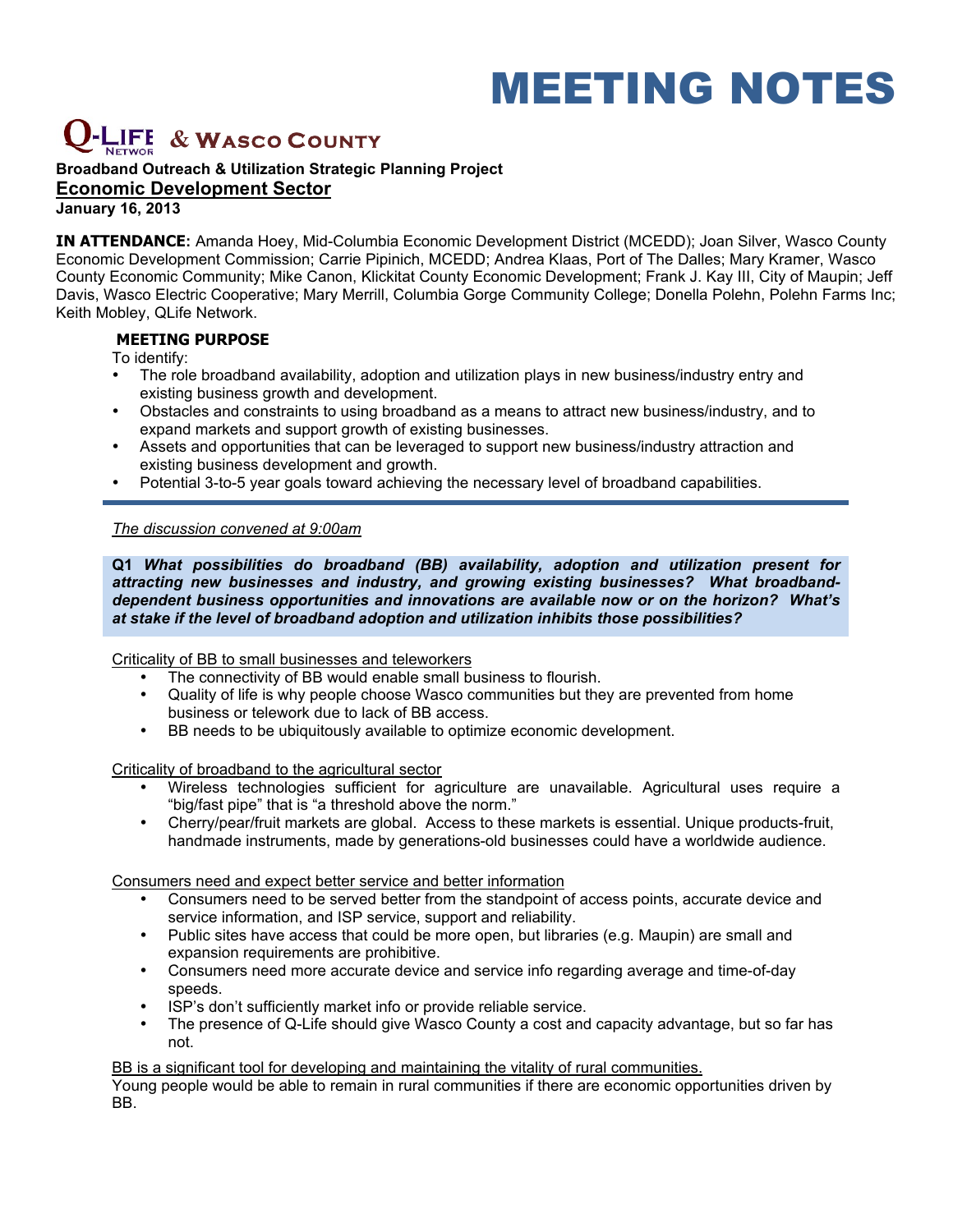There is a significant value proposition for BB but the public doesn't fully understand it.

- End users don't connect the dots between what BB can do and the economic value it can deliver. Business users are not up-to-speed on the tools available via BB. (Example referenced: SBDC and Thomas-NET.)
- There is a lack of inspiring examples/knowledge and awareness of the unlimited small businesses possibilities via BB connection to worldwide markets. …
- Small businesses in areas served by high capacity BB connections are often unaware of how to use BB as a tool to grow their business.

#### Data is needed to "create the case" for last mile provider entry.

• Data on telecommunications (Global/National/Regional/Local) would inform our communities and potential providers.

#### *Q2: What are the primary constraints or barriers to taking full advantage of the possibilities of broadband as a means of business entry and growth?*

#### **BB** availability

• Speed/capacity unavailability and/or insufficiency.

#### Policy – national, state and local

- Rules and regulations, e.g. building codes, make sharing at high capacity sites impractical.
- BB not regarded, today, as a necessary utility, such as Rural Electrification or railroads.

#### Lack of information on how to use BB tools and take advantage of BB opportunities

- Lack of savvy among small businesses about utilization resources e.g. the SBDC.
- Lack of "inspiring" examples of entrepreneurship potential of the web.
- BB service that IS available is not well communicated with regard to its functional/strategic benefits or technical information on HOW to use it.

#### Data

- Lack of data about degree of latent demand in rural communities.
- We don't know where we compare as a state or region re BB, and so are not sure what we can expect or should advocate for.

#### Urban/rural divide

• Cultural divide between rural and more urban communities makes partnering unlikely.

#### Business recruitment barriers

• Lack of info on fiber location, price, no redundancy, no ability for CenturyLink partnerships.

#### *Q3 What community assets or other opportunities can be leveraged to overcome barriers?*

#### **Partnerships**

- Most likely partnerships are between The Dalles and Klickitat County because they are-already partnering on major assets, e.g. airport. The Gorge Technology Alliance and agriculture groups are great resources as well.
- - Collaboration with Klickitat County gives The Dalles a market area of about 60,000 70,000. Pilot projects, for instance a partnership between QLife and Polehn Farms for global marketing.
- The Dalles and Hood River could possibly partner to seek grants.
- Providers, local government, business, PUD, schools, libraries, are willing to sit down together, and are well positioned to leverage other efforts in the region.

#### Data

• Quantification of latent demand.